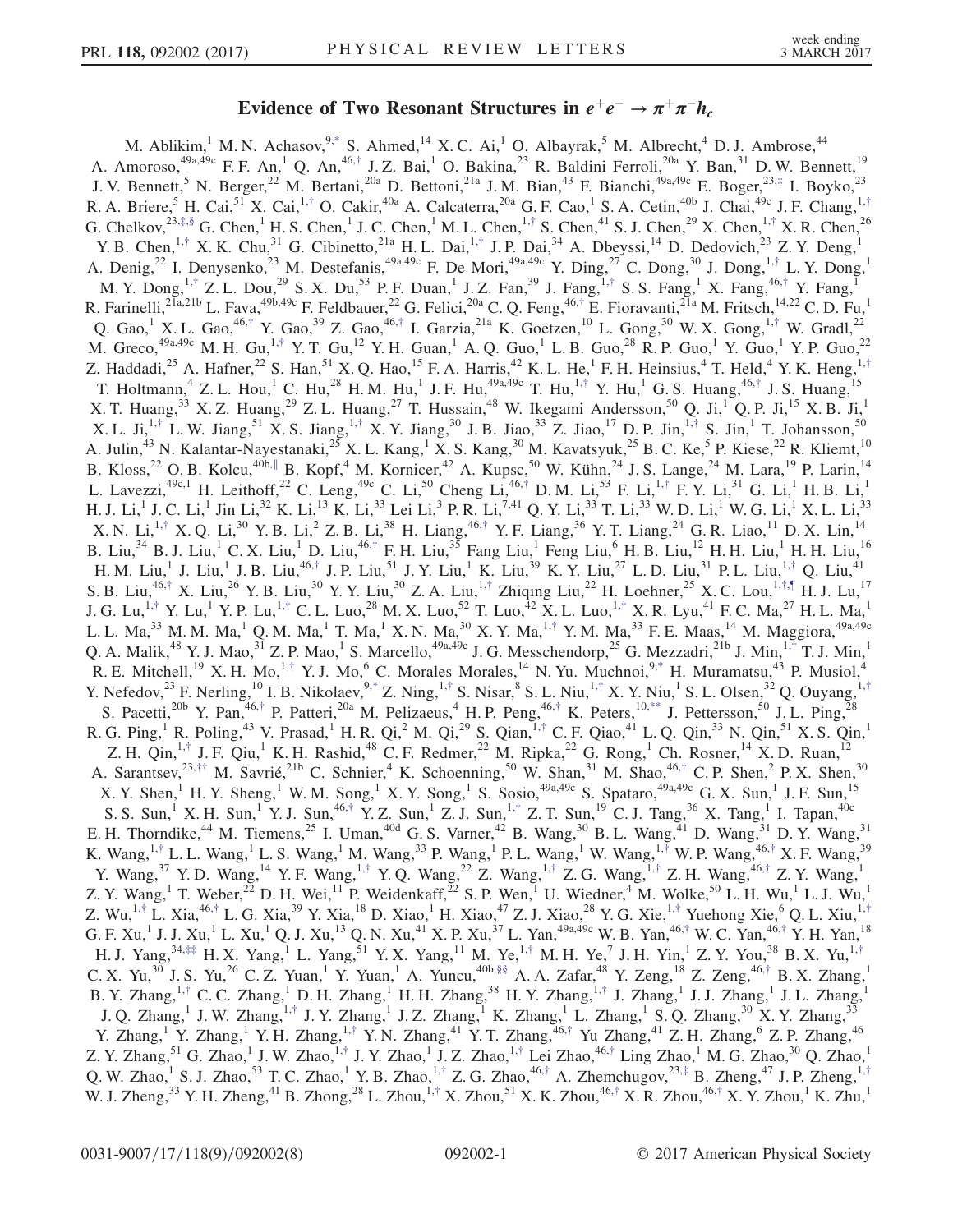K. J. Zhu,<sup>1,[†](#page-6-1)</sup> S. Zhu,<sup>1</sup> S. H. Zhu,<sup>45</sup> X. L. Zhu,<sup>39</sup> Y. C. Zhu,<sup>46,†</sup> Y. S. Zhu,<sup>1</sup> Z. A. Zhu,<sup>1</sup> J. Zhuang,<sup>1,†</sup> L. Zotti,  $49a,49c$  B. S. Zou,<sup>1</sup> and J. H. Zou<sup>1</sup>

(BESIII Collaboration)

<sup>1</sup>Institute of High Energy Physics, Beijing 100049, People's Republic of China  $\frac{2 \text{Poibang University}}{2}$  ${}^{2}$ Beihang University, Beijing 100191, People's Republic of China  ${}^{3}$ Beijing Institute of Petrochemical Technology, Beijing 102617, People's Republic of China  $^{4}$ Bochum Ruhr-University, D-44780 Bochum, Germany  ${}^{5}$ Carnegie Mellon University, Pittsburgh, Pennsylvania 15213, USA  ${}^{6}$ Central China Normal University, Wuhan 430079, People's Republic of China <sup>T</sup>China Center of Advanced Science and Technology, Beijing 100190, People's Republic of China <sup>8</sup>COMSATS Institute of Information Technology, Lahore, Defence Road, Off Raiwind Road, 54000 Lahore, Pakistan  $^{9}$ G.I. Budker Institute of Nuclear Physics SB RAS (BINP), Novosibirsk 630090, Russia<br><sup>10</sup>GSI Helmholtzcentre for Heavy Ion Research GmbH, D-64291 Darmstadt, Germany <sup>10</sup>GSI Helmholtzcentre for Heavy Ion Research GmbH, D-64291 Darmstadt, Germany<br><sup>11</sup>Guangxi Normal University, Guilin 541004, People's Republic of China<br><sup>12</sup>Guangxi University, Nanning 530004, People's Republic of China<br><sup></sup>  $^{20a}$ INFN Laboratori Nazionali di Frascati, I-00044 Frascati, Italy<br> $^{20b}$ INFN and University of Perugia, I-06100 Perugia, Italy  $^{21a}$ INFN Sezione di Ferrara, I-44122 Ferrara, Italy<br> $^{21b}$ University of Ferrara, I-44122 Ferrara, Italy <sup>218</sup>University of Ferrara, 144122 Ferrara, 1615<sup>22</sup><br>
<sup>218</sup>University of Nair, Johann-Bachim-Becker-Veg 45, D-55099 Mainz, Germany<br>
<sup>22</sup>Johnt Institute for Nuclear Research, 141980 Dubna, Moscow region, Russia<br>
<sup>24</sup>Justus <sup>43</sup>University of Minnesota, Minneapolis, Minnesota 55455, USA<br><sup>44</sup>University of Rochester, Rochester, New York 14627, USA<br><sup>45</sup>University of Science and Technology Liaoning, Anshan 114051, People's Republic of China<br><sup>46</sup>U 092002-2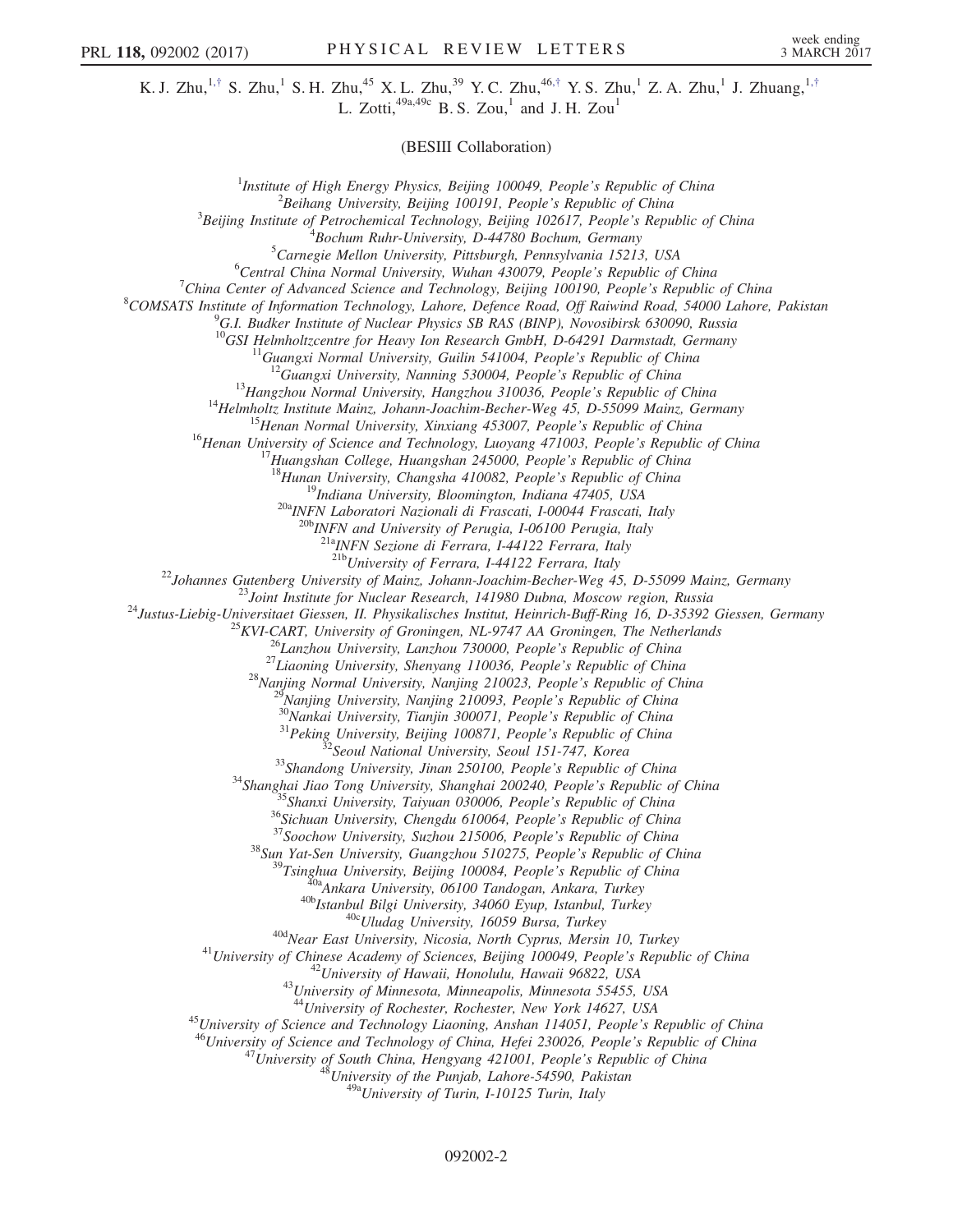<sup>49b</sup>University of Eastern Piedmont, I-15121 Alessandria, Italy<br><sup>49c</sup>INFN, I-10125 Turin, Italy<br><sup>50</sup>Uppsala University, Box 516, SE-75120 Uppsala, Sweden<br><sup>51</sup>Wuhan University, Wuhan 430072, People's Republic of China<br><sup>52</sup> (Received 22 October 2016; revised manuscript received 10 January 2017; published 1 March 2017)

The cross sections of  $e^+e^- \to \pi^+\pi^-h_c$  at center-of-mass energies from 3.896 to 4.600 GeV are measured using data samples collected with the BESIII detector operating at the Beijing Electron Positron Collider. The cross sections are found to be of the same order of magnitude as those of  $e^+e^- \rightarrow \pi^+\pi^- J/\psi$  and  $e^+e^- \rightarrow \pi^+\pi^-\psi(2S)$ , but the line shape is inconsistent with the Y states observed in the latter two modes. Two structures are observed in the  $e^+e^- \rightarrow \pi^+\pi^-h_c$  cross sections around 4.22 and 4.39 GeV/ $c^2$ , which we call  $Y(4220)$  and  $Y(4390)$ , respectively. A fit with a coherent sum of two Breit-Wigner functions results in a mass of  $(4218.4^{+5.5}_{-4.5} \pm 0.9)$  MeV/ $c^2$  and a width of  $(66.0^{+12.3}_{-8.3} \pm 0.4)$  MeV for the Y $(4220)$ , and a mass of  $(4391.5^{+6.3}_{-6.8} \pm 1.0)$  MeV/c<sup>2</sup> and a width of  $(139.5^{+16.2}_{-20.6} \pm 0.6)$  MeV for the Y $(4390)$ , where the first uncertainties are statistical and the second ones systematic. The statistical significance of  $Y(4220)$  and  $Y(4390)$  is  $10\sigma$  over one structure assumption.

DOI: [10.1103/PhysRevLett.118.092002](http://dx.doi.org/10.1103/PhysRevLett.118.092002)

In the last decade, a series of charmoniumlike states have been observed at  $e^+e^-$  colliders. These states challenge the understanding of charmonium spectroscopy as well as QCD calculations [\[1,2\]](#page-6-10). According to potential models, there are five vector charmonium states between the 1D state  $\psi$ (3770) and 4.7 GeV/ $c^2$ , namely, the 3S, 2D, 4S, 3D, and 5S states [\[1\]](#page-6-10). From experimental studies, besides the three well-established structures observed in the inclu-sive hadronic cross section [\[3\],](#page-6-11) i.e.,  $\psi$ (4040),  $\psi$ (4160), and  $\psi$ (4415), five Y states, i.e., Y(4008), Y(4230), Y(4260),  $Y(4360)$ , and  $Y(4660)$  have been reported in initial state radiation (ISR) processes  $e^+e^- \rightarrow \gamma_{\rm ISR}\pi^+\pi^-J/\psi$  or  $e^+e^- \rightarrow \gamma_{\rm ISR}\pi^+\pi^-\psi(2S)$  at the B factories [4–[11\]](#page-6-12) or in the direct production processes at the CLEO and BESIII experiments [\[12,13\]](#page-6-13). The overpopulation of structures in this region and the mismatch of the properties between the potential model prediction and experimental measurements make them good candidates for exotic states. Various scenarios have been proposed, which interpret one or some of them as hybrid states, tetraquark states, or molecular states [\[14\].](#page-6-14)

The study of charmoniumlike states in different production processes supplies useful information on their properties. The process  $e^+e^- \rightarrow \pi^+\pi^-h_c$  was first studied by CLEO [\[15\]](#page-6-15) at center-of-mass (c.m.) energies  $\sqrt{s}$  from 4.000 to 4.260 GeV. A  $10\sigma$  signal at 4.170 GeV and a hint of a rising cross section at 4.260 GeV were observed. Using data samples taken at 13 c.m. energies from 3.900 to 4.420 GeV [\[16\],](#page-6-16) BESIII reported the measurement of the cross section of  $e^+e^- \rightarrow \pi^+\pi^-h_c$  [\[17\]](#page-6-17). Unlike the line shape of the process  $e^+e^- \rightarrow \pi^+\pi^- J/\psi$ , there is a broad structure in the high energy region with a possible local maximum at around 4.23 GeV in  $e^+e^- \rightarrow \pi^+\pi^-h_c$ . Based on the CLEO measurement at  $\sqrt{s} = 4.170 \text{ GeV}$  and the BESIII measurement, two assumptions were made to describe the cross section in Ref. [\[18\]](#page-6-18). In both assumptions, a narrow structure exists at around 4.23 GeV, while the situation in the high energy region is unclear due to the lack of experimental data.

In this Letter, we present a follow-up study of  $e^+e^- \rightarrow$  $\pi^+\pi^-h_c$  at c.m. energies from 3.896 to 4.600 GeV using data samples taken at 79 energy points [\[19\]](#page-6-19) with the BESIII detector [\[20\]](#page-6-20). Two resonant structures are observed at  $\sqrt{s}$  = 4.22 and 4.39 GeV [hereafter referred to as  $Y(4220)$  and  $Y(4390)$ ]. The integrated luminosity at each energy point is measured with an uncertainty of 1.0% using large-angle Bhabha events [\[21,22\].](#page-6-21) There are 17 energy points where the integrated luminosities are larger than 40 pb<sup>-1</sup> (referred to as "XYZ data sample" hereafter), while the integrated luminosities for the other energy points are smaller than 20 pb<sup>-1</sup> (referred to as "R-scan data sample" hereafter). The c.m. energies for the XYZ data sample are measured with  $e^+e^- \rightarrow \gamma_{\text{ISR/FSR}}\mu^+\mu^-$  events with an uncertainty of  $\pm 0.8$  MeV [\[23\]](#page-6-22), which is dominated by the systematic uncertainty. A similar method is used for the R-scan data sample with multihadron final states [\[24\].](#page-6-23)

In this study, the  $h_c$  is reconstructed via its electric-dipole transition  $h_c \to \gamma \eta_c$  with  $\eta_c \to X_i$ , where  $X_i$  is one of 16 exclusive hadronic final states:  $p\bar{p}$ ,  $2(\pi^+\pi^-)$ ,  $2(K^+K^-)$ ,  $\pi^+\pi^-K^+K^-$ ,  $\pi^+\pi^-\bar{p}$ ,  $3(\pi^+\pi^-)$ ,  $2(\pi^+\pi^-)K^+K^-$ ,  $\pi^+\pi^-p\bar{p}$ ,  $3(\pi^+\pi^-)$ ,  $2(\pi^+\pi^-)K^+K^-$ ,  $K_S^0 K^{\pm} \pi^{\mp}$ ,  $K_S^0 K^{\pm} \pi^{\mp} \pi^+ \pi^-$ ,  $K^+ K^- \pi^0$ ,  $p \bar{p} \pi^0$ ,  $K^+ K^- \eta$ ,  $\pi^+ \pi^- \eta$ ,  $2(\pi^+ \pi^-) \eta$ ,  $\pi^+ \pi^- \pi^0 \pi^0$ , and  $2(\pi^+ \pi^- \pi^0)$ . Here, the  $K_S^0$  is reconstructed using its decay to  $\pi^+\pi^-$ , and the  $\pi^0$  and  $\eta$  from the  $\gamma\gamma$  final state.

Monte Carlo (MC) simulated events are used to optimize the selection criteria, determine the detection efficiency, and estimate the possible backgrounds. The simulation of the BESIII detector is based on GEANT4 [\[25\]](#page-6-24) and includes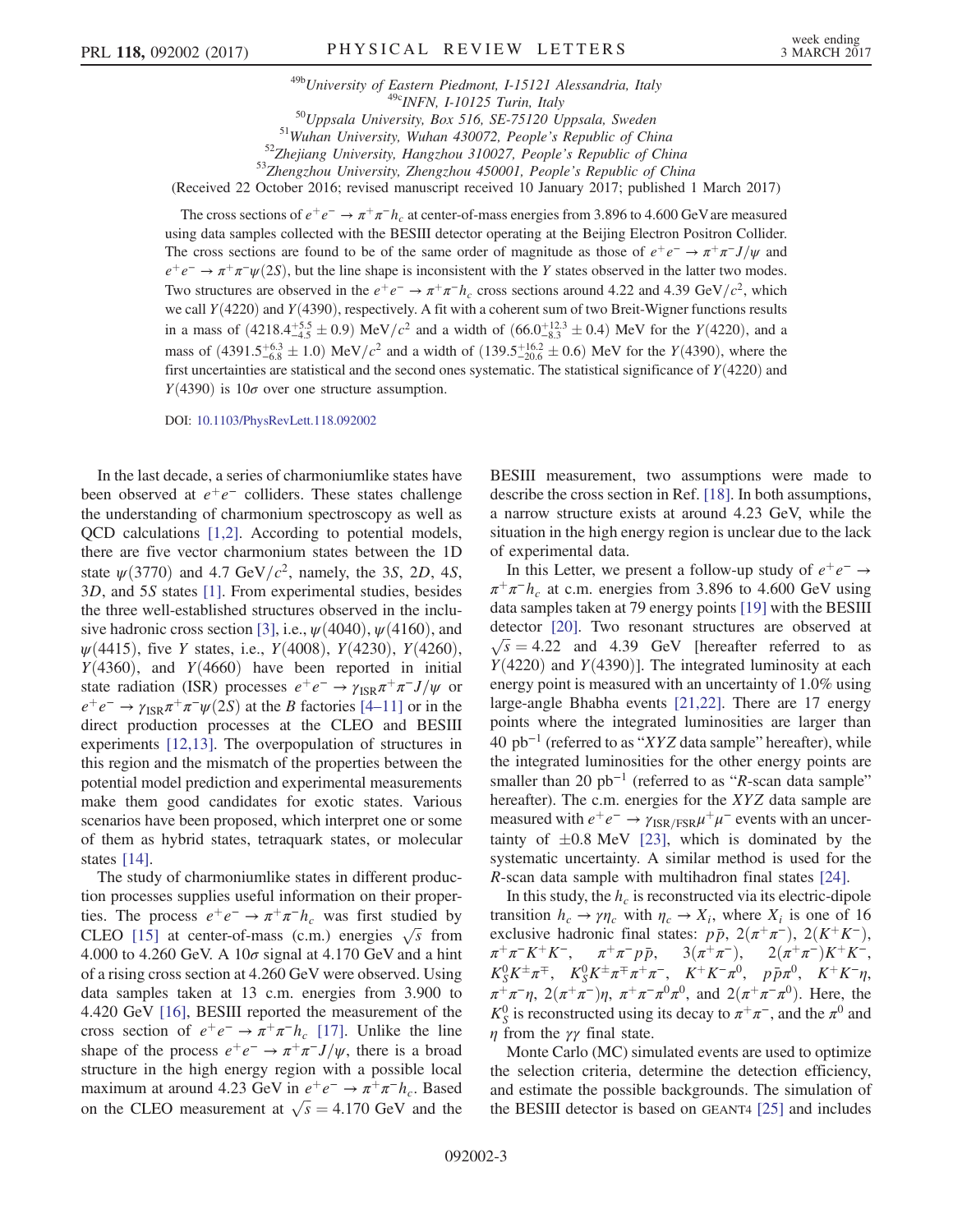the geometric description of the BESIII detector and the detector response. For the signal process, we use an MC sample for  $e^+e^- \rightarrow \pi^+\pi^-h_c$  process generated according to phase space. ISR is simulated with KKMC [\[26\]](#page-6-25) with a maximum energy for the ISR photon corresponding to the  $\pi^+\pi^-h_c$  mass threshold.

We select signal candidates with the same method as that described in Ref. [\[17\].](#page-6-17) Figure [1](#page-3-0) shows the scatter plot of the invariant mass of the  $\eta_c$  candidate vs the one of the  $h_c$ candidate and the invariant mass distribution of  $\gamma\eta_c$  in the  $\eta_c$  signal region for the data sample at  $\sqrt{s} = 4.416$  GeV. A clear  $h_c \rightarrow \gamma \eta_c$  signal is observed. The  $\eta_c$  signal region is defined by a mass window around the nominal  $\eta_c$  mass [\[3\]](#page-6-11), which is within  $\pm 50 \text{ MeV}/c^2$  with efficiency about 84%  $(\pm 45 \text{ MeV}/c^2 \text{ with efficiency about } 80\%)$  from MC simulation for final states with only charged or  $K_S^0$  particles (for those including  $\pi^0$  or  $\eta$ ).

We determine the number of  $\pi^+\pi^-h_c$  signal events ( $n_{h_c}^{\text{obs}}$ ) from the  $\gamma \eta_c$  invariant mass distribution. For the XYZ data sample, the  $\gamma \eta_c$  mass spectrum is fitted with the MC simulated signal shape convolved with a Gaussian function to reflect the mass resolution difference between the data and MC simulation, together with a linear background. The fit to the data sample at  $\sqrt{s} = 4.416$  GeV is shown in Fig. [1.](#page-3-0) The tail on the high mass side is due to events with ISR (ISR photon undetected); this is simulated with KKMC in MC simulation, and its fraction is fixed in the fit. For the data samples with large statistics ( $\sqrt{s}$  = 4.226, 4.258, 4.358, and 4.416 GeV), the fit is applied to the 16  $\eta_c$  decay modes simultaneously with the number of signal events in each decay mode constrained by the corresponding branching fraction [\[27\]](#page-6-26). For the data samples at the other energy points, we fit the mass spectrum summed over all  $\eta_c$ decay modes. For the R-scan data sample, the number of signal events is calculated by counting the entries in the  $h_c$ 

<span id="page-3-0"></span>

FIG. 1. The  $M_{\gamma\eta_c}$  distribution in the  $\eta_c$  signal region of 4.416 GeV data. Points with error bars are the data and the curves are the best fit described in the text. The inset is the scatter plot of the mass of the  $\eta_c$  candidate  $M_{\eta_c}$  vs the mass of the  $h_c$ candidate  $M_{\gamma\eta_c}$  for the same data sample.

signal region [3.515, 3.535] GeV/ $c^2$  ( $n^{sig}$ ) and the entries in the  $h_c$  sideband regions [3.475, 3.495] GeV/ $c^2$  and [3.555, 3.575] GeV/ $c^2$  (n<sup>side</sup>) using the formula  $n_{h_c}^{\text{obs}} =$  $n<sup>sig</sup> - fn<sup>side</sup>$ . Here, the scale factor  $f = 0.5$  is the ratio of the size of the signal region and the background region, and the background is assumed to be distributed linearly in the region of interest.

The Born cross section is calculated from

$$
\sigma^{B} = \frac{n_{h_c}^{\text{obs}}}{\mathcal{L}(1+\delta)|1+\Pi|^2 \mathcal{B}_1 \sum_{i=1}^{16} \epsilon_i \mathcal{B}_2(i)},
$$

where  $n_{h_c}^{\text{obs}}$  is the number of observed signal events,  $\mathcal{L}$  is the integrated luminosity,  $(1 + \delta)$  is the ISR correction factor,  $|1 + \Pi|^2$  is the correction factor for vacuum polarization [\[28\]](#page-6-27),  $\mathcal{B}_1$  is the branching fraction of  $h_c \rightarrow \gamma \eta_c$  [\[3\],](#page-6-11)  $\epsilon_i$  and  $B_2(i)$  are the detection efficiency and branching fraction for the *i*th  $\eta_c$  decay mode [\[27\]](#page-6-26), respectively. The ISR correction factor is obtained using the QED calculation as described in Ref. [\[29\]](#page-7-0) and taking the formula used to fit the cross section measured in this analysis after two iterations as input. The Born cross sections are summarized in the Supplemental Material [\[19\]](#page-6-19) together with all numbers used in the calculation of the Born cross sections. The dressed cross sections (including vacuum polarization effects) are shown in Fig. [2](#page-3-1) with dots and squares for the R-scan and XYZ data sample, respectively. The cross sections are of the same order of magnitude as those of the  $e^+e^- \rightarrow \pi^+\pi^-J/\psi$ and  $e^+e^- \rightarrow \pi^+\pi^-\psi(2S)$  [4–[12\]](#page-6-12), but follow a different line shape. The cross section drops in the high energy region, but more slowly than for the  $e^+e^- \rightarrow \pi^+\pi^- J/\psi$  process.

Systematic uncertainties in the cross section measurement mainly come from the luminosity measurement, the

<span id="page-3-1"></span>

FIG. 2. Fit to the dressed cross section of  $e^+e^- \rightarrow \pi^+\pi^-h_c$  with the coherent sum of two Breit-Wigner functions (solid curve). The dash (dash-dot) curve shows the contribution from the two structures  $Y(4220)$  [ $Y(4390)$ ]. The dots with error bars are the cross sections for the R-scan data sample, the squares with error bars are the cross sections for the XYZ data sample. Here the error bars are statistical uncertainty only.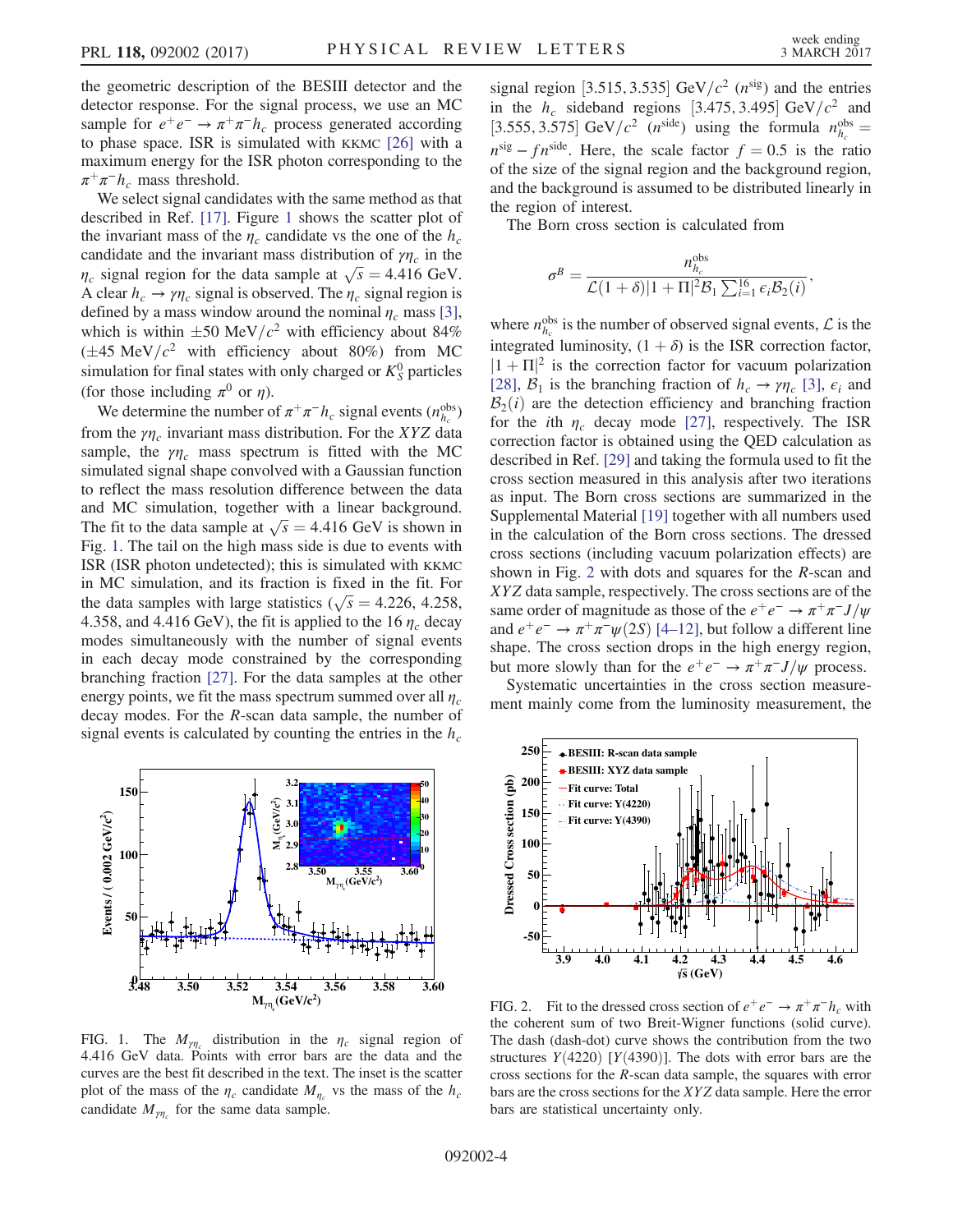branching fraction of  $h_c \to \gamma \eta_c$ , and  $\eta_c \to X_i$ , the detection efficiency, the ISR correction factor, and the fit. The uncertainty due to the vacuum polarization is negligible. The uncertainty in the integrated luminosity is 1% at each energy point. The uncertainty sources for the detection efficiency include systematic uncertainties in tracking efficiency (1% per track), photon reconstruction (1% per photon), and  $K_S^0$  reconstruction (1.2% per  $K_S^0$ ). Further uncertainties arise from the  $\pi^0/\eta$  mass window requirement (1% per  $\pi^0/\eta$ ), the  $\chi^2_{AC}$  requirement,  $\eta_c$  parameters, and line shape, possible intermediate states in the  $\pi^{\pm}h_c$  and  $\pi^{+}\pi^{-}$ mass spectra, intermediate states in  $\eta_c$  decays (included in the uncertainty from the branching fraction of  $\eta_c \rightarrow X_i$ ), and the limited statistics of the MC simulation.

The uncertainty due to the  $\chi^2_{AC}$  requirement is estimated by correcting the helix parameters of the simulated charged tracks to match the resolution found in data, and repeating the analysis [\[30\].](#page-7-1) Uncertainties due to the  $\eta_c$  parameters and line shape are estimated by varying them in the MC simulation. When producing MC events for the  $e^+e^- \rightarrow$  $\pi^+\pi^-h_c$  process through the intermediate states  $Z_c(3900)$ or  $Z_c(4020)$ , the parameters of the  $Z_c(3900)$  and  $Z_c(4020)$ are fixed to the average values from the published mea-surements [\[11,17,31](#page-6-28)–33]. The quantum numbers of both  $Z_c$ (3900) and  $Z_c$ (4020) are assumed to be  $J<sup>P</sup> = 1<sup>+</sup>$ . The differences in the efficiency obtained from phase space MC samples and those with intermediate  $Z_c$  states are taken as the uncertainties from possible intermediate states in the  $\pi^{\pm}h_c$  system. The uncertainty from intermediate states in the  $\pi^+\pi^-$  system is estimated by reweighting the  $\pi^+\pi^$ mass distribution in the phase space MC sample according to the data, and the resulting difference in the efficiency is considered as uncertainty. The uncertainties due to data and MC differences in the detection efficiency are determined to be between 5.5% and 10.8%, depending on the  $\eta_c$  decay modes and the c.m. energy. Combining the uncertainties for the branching fractions of  $\eta_c$  decays [\[27\]](#page-6-26), the uncertainties for the average efficiency  $\sum_{i=1}^{16} \epsilon_i \mathcal{B}_2(i)$  are between 6.4% and 9.1% depending on the c.m. energy.

The uncertainty in the ISR correction is estimated as described in Ref. [\[31\].](#page-7-2) Uncertainties due to the choice of the signal shape, the background shape, the mass resolution, and fit range are estimated by changing the  $h_c$  and  $\eta_c$ resonant parameters and line shapes in the MC simulation, changing the background function from a linear to a second-order polynomial, changing the mass resolution difference between the data and the MC simulation by 1 standard deviation, and by extending or shrinking the fit range.

Assuming all of the sources are independent, the total systematic uncertainty in the  $\pi^+\pi^-h_c$  cross section measurement is determined to be 9.4%-13.6% depending on the c.m. energy. The uncertainty in  $\mathcal{B}_1$  is 11.8% [\[3\],](#page-6-11) common to all energy points, and quoted separately in the cross section measurement. Altogether, the quadratic sum of the common systematic errors at each energy point accounts for about 95% of the total systematic error.

A maximum likelihood method is used to fit the dressed cross sections to determine the parameters of the resonant structures. The likelihood is constructed taking the fluctuations of the number of signal and background events into account (the definition is described in the Supplemental Material [\[19\]\)](#page-6-19). Assuming that the  $\pi^+\pi^-h_c$  signal comes from two resonances, the cross section is parametrized as the coherent sum of two constant width relativistic Breit-Wigner functions, i.e.,

$$
\sigma(m) = \left| B_1(m) \sqrt{\frac{P(m)}{P(M_1)}} + e^{i\phi} B_2(m) \sqrt{\frac{P(m)}{P(M_2)}} \right|^2,
$$

where  $B_j(m) = \left[\sqrt{\frac{12\pi(\Gamma_{ee}B)_j\Gamma_j}{(m^2 - M_j^2 + iM_j\Gamma_j)}}\right]$ with  $j = 1$  or 2 is the Breit-Wigner function, and  $P(m)$ is the three-body phase space factor. The masses  $M_i$ , the total widths  $\Gamma_i$ , the products of the electronic partial width and the branching fraction to  $\pi^+\pi^-h_c$   $(\Gamma_{ee}\mathcal{B})_i$ , and the relative phase  $\phi$  between the two Breit-Wigner functions are free parameters in the fit. Only the statistical uncertainty is considered in the fit. There are two solutions from the fit, one of them is shown in Fig. [2.](#page-3-1) The second solution is very close to the one shown here. This can been proved analytically using Eq. (9) in Ref. [\[34\],](#page-7-3) which relates the two solutions from the fit when a sum of two coherent Breit-Wigner functions is used. The parameters determined from the fit are  $M_1 = (4218.4^{+5.5}_{-4.5}) \text{ MeV}/c^2$ ,  $\Gamma_1 =$  $(66.0^{+12.3}_{-8.3})$  MeV, and  $(\Gamma_{ee}B)_1 = (4.6^{+2.9}_{-1.4})$  eV for  $Y(4220)$ ,  $M_2 = (4391.5^{+6.3}_{-6.8})$  MeV/c<sup>2</sup>,  $\Gamma_2 = (139.5^{+16.2}_{-20.6})$  MeV, and  $(\Gamma_{ee}B)_2 = (11.6_{-4.4}^{+5.0})$  eV for  $Y(4390)$ . The relative phase  $\phi$ is  $(3.1^{+0.7}_{-0.9})$  rad. The correlation matrix of the fit parameters shows large correlation between the  $(\Gamma_{ee}B)_i$  and  $\phi$  (see Supplemental Material [\[19\]\)](#page-6-19).

The likelihood contours in the mass and width planes for  $Y(4220)$  and  $Y(4390)$  are shown in Fig. [3,](#page-5-0) together with the positions of  $Y(4230)$ ,  $Y(4260)$ ,  $Y(4360)$ , and  $\psi$ (4415) with the parameters taken from the latest PDG average [\[3\].](#page-6-11) The low-lying resonance from the study of  $e^+e^- \rightarrow \pi^+\pi^-J/\psi$  at BESIII [\[35\],](#page-7-4) marked as  $Y(4260)^{\text{BESIII}}$ in the plot, is also compared.  $Y(4260)$ ,  $Y(4360)$ , and  $\psi$ (4415) are located outside the  $3\sigma$  contours, while  $Y(4230)$  and  $Y(4260)$ <sup>BESIII</sup> are overlapped with the  $3\sigma$ contour of  $Y(4220)$ .

Fitting the dressed cross section with only one resonance yields a worse result, the change of the likelihood value from two resonances to one resonance is  $[\Delta(-2 \ln L) = 113.5]$ . Taking the change in the number of degrees of freedom (4) into account, the significance for the assumption of two resonant structures over the assumption of one resonant structure is  $10\sigma$ . The fit with the coherent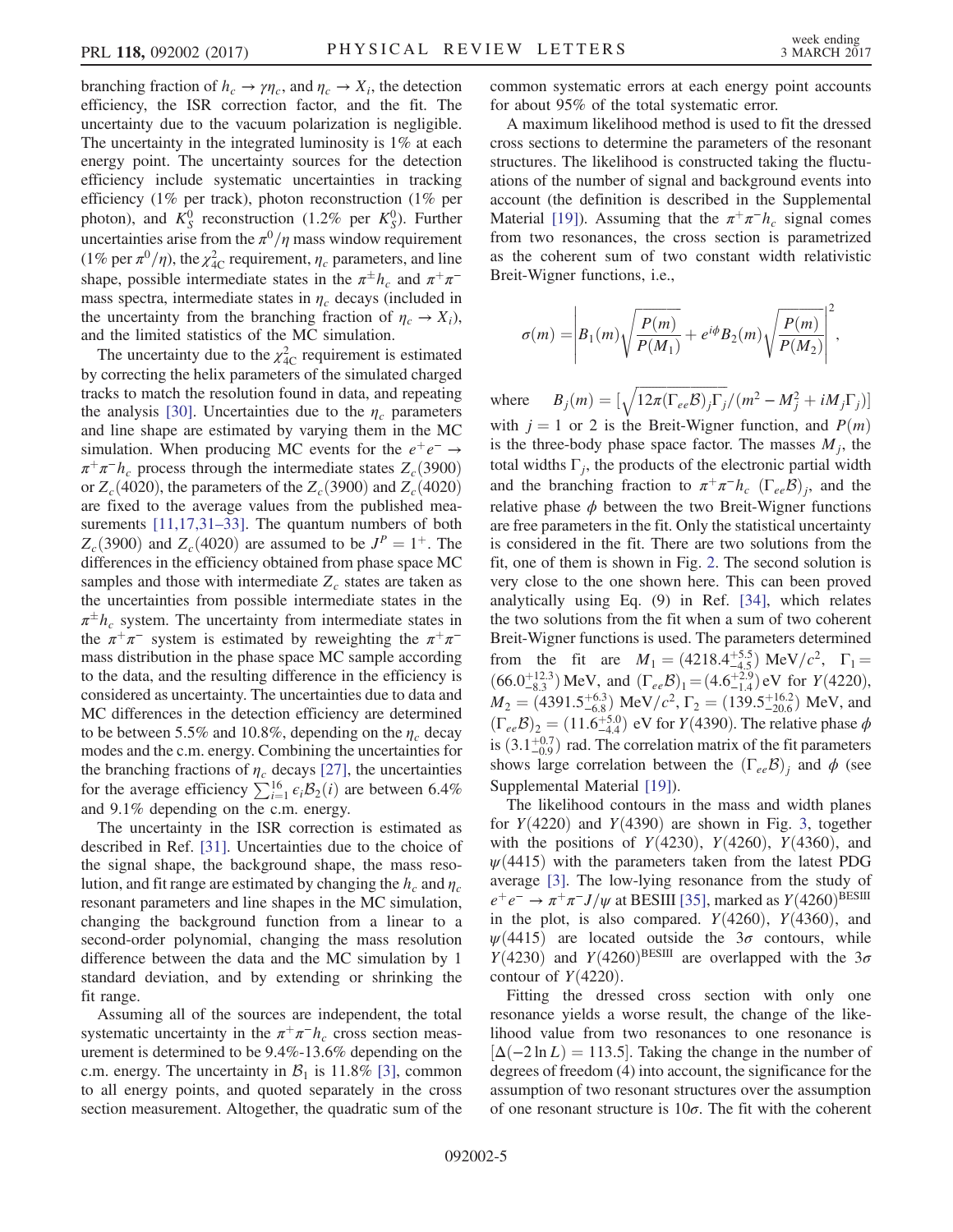<span id="page-5-0"></span>

FIG. 3. The likelihood contours in the mass and width planes for  $Y(4220)$  (left panel) and  $Y(4390)$  (right panel). The filled areas are up to  $3\sigma$  likelihood contours and the dots with error bars are the locations of Y or  $\psi$  states. The parameters of  $Y(4260)^{PDG}$ are taken from the PDG average [\[3\]](#page-6-11) and  $Y(4260)^{\text{BESIII}}$  from the measurement of  $e^+e^- \rightarrow \pi^+\pi^- J/\psi$  at BESIII [\[35\].](#page-7-4)

sum of one Breit-Wigner function and a phase space term gives a worse result as well, the change of the likelihood value is  $\Delta(-2 \ln L) = 66.8$ . We also fit the cross section with the coherent sum of three Breit-Wigner functions, or the coherent sum of two Breit-Wigner functions and a phase space term. Both assumptions improve the fit quality, but the significances of the third resonance and the phase space term are only 2.6 $\sigma$  and 2.9 $\sigma$ , respectively.

The systematic uncertainties in the resonance parameters mainly come from the absolute c.m. energy measurement, the c.m. energy spread, and the systematic uncertainty on the cross section measurement. The uncertainty from the c.m. energy measurement includes the uncertainty of the c.m. energy and the assumption made in the measurement for the R-scan data sample. Because of the low statistics at each energy point in the R-scan data sample, we approximate the difference between the requested and the actual c.m. energy by a common constant. To assess the systematic uncertainty connected with this assumption, we replace the constant by a c.m. energy-dependent second-order polynomial. The systematic uncertainty of the c.m. energy is common for all the energy points in the two data samples and will propagate to the mass measurement (0.8 MeV). The changes on the parameters are taken as uncertainty. The uncertainty from c.m. energy spread is estimated by convoluting the fit formula with a Gaussian function with a width of 1.6 MeV, which is beam spread, measured by the Beam Energy Measurement System [\[36\].](#page-7-5) The uncertainty from the cross section measurement is divided into two parts. The first one is uncorrelated among the different c.m. energy points and comes mainly from the fit to the  $\gamma$ invariant mass spectrum to determine the signal yields. The corresponding uncertainty is estimated by including the uncertainty in the fit to the cross section, and taking the differences on the parameters as uncertainties. The second part includes all the other sources, is common for all data points (14.8%), and only affects the  $\Gamma_{ee}B$  measurement. Table [I](#page-5-1) summarizes the systematic uncertainty in the resonance parameters.

In summary, we measure the  $e^+e^- \rightarrow \pi^+\pi^-h_c$  Born cross section using data at 79 c.m. energy points from 3.896 to 4.600 GeV. Assuming the  $\pi^+\pi^-h_c$  events come from two resonances, we obtain  $M = (4218.4^{+5.5}_{-4.5} \pm$ 0.9) MeV/ $c^2$ ,  $\Gamma = (66.0^{+12.3}_{-8.3} \pm 0.4)$  MeV, and  $(\Gamma_{ee} \mathcal{B}) =$  $(4.6^{+2.9}_{-1.4} \pm 0.8)$  eV for  $Y(4220)$ , and  $M = (4391.5^{+6.3}_{-6.8} \pm 0.8)$ 1.0) MeV/ $c^2$ ,  $\Gamma = (139.5^{+16.2}_{-20.6} \pm 0.6)$  MeV, and  $(\Gamma_{ee}B)$  $(11.6^{+5.0}_{-4.4} \pm 1.9)$  eV for  $Y(4390)$ , with a relative phase of  $\phi = (3.1^{+0.7}_{-0.9} \pm 0.2)$  rad. The first errors are statistical and the second are systematic. The parameters of these structures are different from those of  $Y(4260)$ ,  $Y(4360)$ , and  $\psi$ (4415) [\[3\]](#page-6-11). The resonance parameters of  $Y(4220)$ are consistent with those of the resonance observed in  $e^+e^- \rightarrow \omega \chi_{c0}$  [\[13\]](#page-6-29).

The two resonances observed in  $e^+e^- \rightarrow \pi^+\pi^-h_c$  process are located in the mass region between 4.2 and 4.4 GeV/ $c^2$ , where the vector charmonium hybrid states are predicted from various QCD calculations [37–[39\].](#page-7-6) The mass of  $Y(4220)$  is lower than that of  $Y(4260)$  observed in the  $e^+e^- \rightarrow \pi^+\pi^- J/\psi$  process. The smaller mass is consistent with some of the theoretical calculations for the mass of  $Y(4260)$  when explaining it as a  $D_1\bar{D}$  molecule [\[40,41\]](#page-7-7).

The BESIII Collaboration thanks the staff of BEPCII and the IHEP computing center for their strong support. This work is supported in part by National Key Basic Research Program of China under Contract No. 2015CB856700; National Natural Science Foundation of China (NSFC)

<span id="page-5-1"></span>TABLE I. The systematic uncertainty in the measurement of the resonance parameters. c.m. energy<sub>1:2</sub> represent the uncertainty from the systematic uncertainty of c.m. energy measurement and the assumption made in the c.m. energy measurement for R-scan data sample, respectively. Cross section<sub> $a(b)$ </sub> represents the uncertainty from the systematic uncertainties of the cross section measurement which are un-correlated (common) in each energy point.

| Sources                                    | M (MeV/ $c^2$ ) | Y(4220)<br>$\Gamma$ (MeV) | $(\Gamma_{ee}B)$ (eV) | M (MeV/ $c^2$ ) | Y(4390)<br>$\Gamma$ (MeV) | $(\Gamma_{ee}B)$ (eV) | $\phi$ (rad) |
|--------------------------------------------|-----------------|---------------------------|-----------------------|-----------------|---------------------------|-----------------------|--------------|
| c.m. energy $_{1(2)}$                      | 0.8(0.1)        | $-(0.1)$                  | $-(0.2)$              | 0.8(0.1)        | $-(0.2)$                  | $-(0.3)$              | $-(0.1)$     |
| c.m. energy spread                         | 0.1             | 0.3                       | 0.3                   | 0.1             | 0.1                       | 0.7                   | 0.1          |
| Cross section <sub><math>a(b)</math></sub> | $0.1(-)$        | $-(-)$                    | 0.2(0.7)              | $0.6(-)$        | $0.5(-)$                  | 0.4(1.7)              | $0.1(-)$     |
| Total                                      | 0.9             | 0.4                       | 0.8                   | 1.0             | 0.6                       | 1.9                   | 0.2          |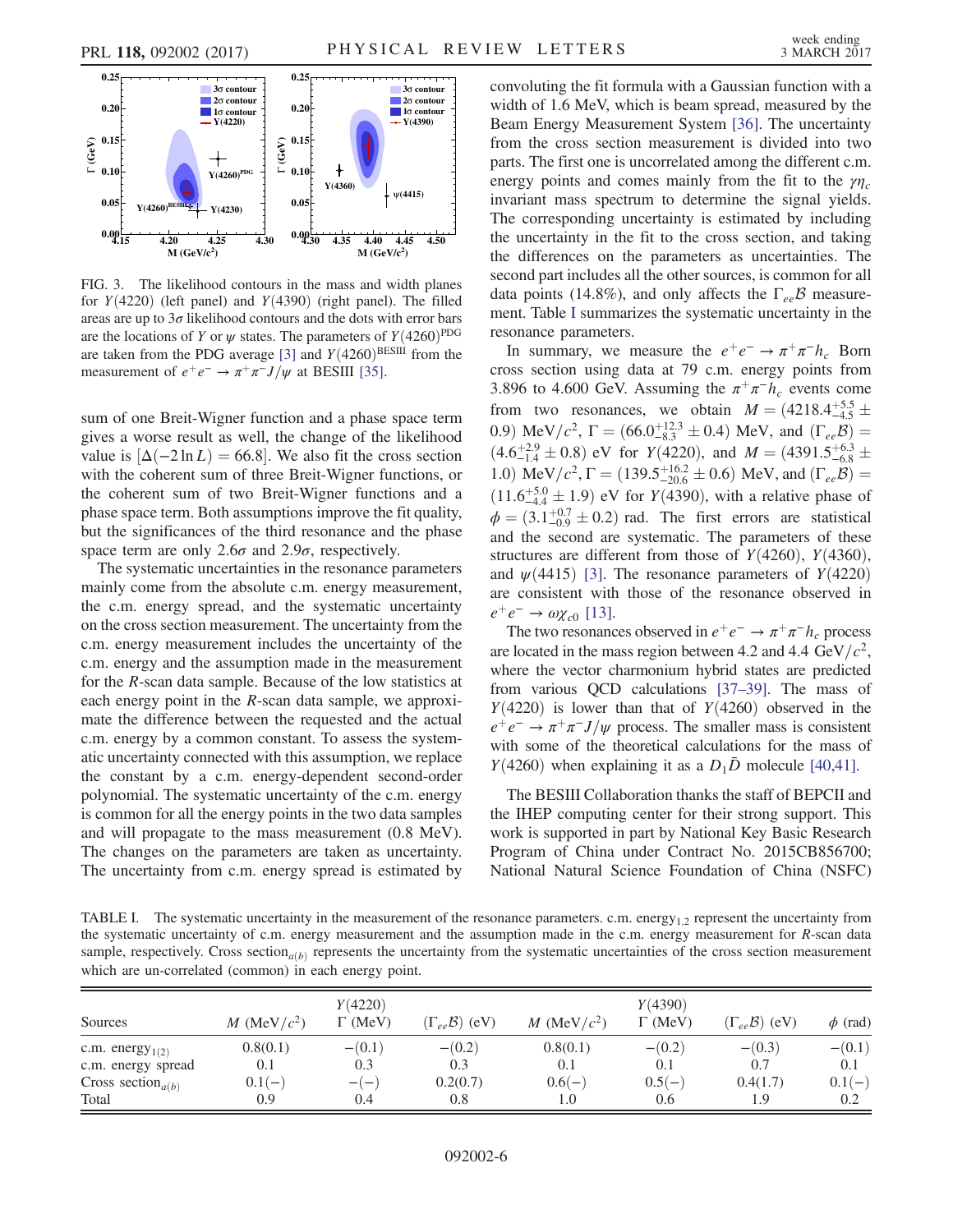under Contracts No. 11235011, No. 11322544, No. 11335008, and No. 11425524; the Chinese Academy of Sciences (CAS) Large-Scale Scientific Facility Program; the CAS Center for Excellence in Particle Physics (CCEPP); the Collaborative Innovation Center for Particles and Interactions (CICPI); Joint Large-Scale Scientific Facility Funds of the NSFC and CAS under Contracts No. U1232201, No. U1332201; CAS under Contracts No. KJCX2-YW-N29, No. KJCX2-YW-N45; 100 Talents Program of CAS; National 1000 Talents Program of China; INPAC and Shanghai Key Laboratory for Particle Physics and Cosmology; German Research Foundation DFG under Contracts Nos. Collaborative Research Center CRC 1044, FOR 2359; Istituto Nazionale di Fisica Nucleare, Italy; Joint Large-Scale Scientific Facility Funds of the NSFC and CAS under Contract No. U1532257; Joint Large-Scale Scientific Facility Funds of the NSFC and CAS under Contract No. U1532258; Koninklijke Nederlandse Akademie van Wetenschappen (KNAW) under Contract No. 530- 4CDP03; Ministry of Development of Turkey under Contract No. DPT2006K-120470; NSFC under Contract No. 11275266; The Swedish Resarch Council; U.S. Department of Energy under Contracts No. DE-FG02- 05ER41374, No. DE-SC-0010504, No. DE-SC0012069, and No. DESC0010118; U.S. National Science Foundation; University of Groningen (RuG) and the Helmholtzzentrum fuer Schwerionenforschung GmbH (GSI), Darmstadt; WCU Program of National Research Foundation of Korea under Contract No. R32-2008-000- 10155-0.

<span id="page-6-1"></span><span id="page-6-0"></span>[\\*](#page-0-0) Also at the Novosibirsk State University, Novosibirsk, 630090, Russia.

- [†](#page-0-1) Also at State Key Laboratory of Particle Detection and Electronics, Beijing 100049, Hefei 230026, People's Republic of China.
- <span id="page-6-3"></span><span id="page-6-2"></span>[‡](#page-0-2) Also at the Moscow Institute of Physics and Technology, Moscow 141700, Russia.
- <span id="page-6-4"></span>[§](#page-0-3) Also at the Functional Electronics Laboratory, Tomsk State University, Tomsk, 634050, Russia.
- <span id="page-6-5"></span>[∥](#page-0-4) Also at Istanbul Arel University, 34295 Istanbul, Turkey.
- <span id="page-6-6"></span>[¶](#page-0-5) Also at University of Texas at Dallas, Richardson, Texas 75083, USA.
- <span id="page-6-7"></span>Also at Goethe University Frankfurt, 60323 Frankfurt am Main, Germany.
- <span id="page-6-8"></span>[††](#page-0-7)Also at the NRC "Kurchatov Institute, PNPI, 188300, Gatchina, Russia.
- [‡‡](#page-0-8)Also at Institute of Nuclear and Particle Physics, Shanghai Key Laboratory for Particle Physics and Cosmology, Shanghai 200240, People's Republic of China.

<span id="page-6-10"></span><span id="page-6-9"></span>[§§](#page-0-9)Also at Bogazici University, 34342 Istanbul, Turkey.

- [1] For a recent review, see N. Brambilla et al., [Eur. Phys. J. C](http://dx.doi.org/10.1140/epjc/s10052-010-1534-9) 71[, 1534 \(2011\)](http://dx.doi.org/10.1140/epjc/s10052-010-1534-9).
- [2] R. A. Briceno et al., Chin. Phys. C 40[, 042001 \(2016\).](http://dx.doi.org/10.1088/1674-1137/40/4/042001)
- <span id="page-6-11"></span>[3] K. A. Olive et al. (Particle Data Group), [Chin. Phys. C](http://dx.doi.org/10.1088/1674-1137/38/9/090001) 38, [090001 \(2014\);](http://dx.doi.org/10.1088/1674-1137/38/9/090001) C. Patrignani et al. (Particle Data Group), Chin. Phys. C 40[, 100001 \(2016\).](http://dx.doi.org/10.1088/1674-1137/40/10/100001)
- <span id="page-6-12"></span>[4] B. Aubert et al. (BABAR Collaboration), [Phys. Rev. Lett.](http://dx.doi.org/10.1103/PhysRevLett.95.142001) 95, [142001 \(2005\).](http://dx.doi.org/10.1103/PhysRevLett.95.142001)
- [5] C. Z. Yuan et al. (Belle Collaboration), [Phys. Rev. Lett.](http://dx.doi.org/10.1103/PhysRevLett.99.182004) 99, [182004 \(2007\).](http://dx.doi.org/10.1103/PhysRevLett.99.182004)
- [6] B. Aubert et al. (BABAR Collaboration), [Phys. Rev. Lett.](http://dx.doi.org/10.1103/PhysRevLett.98.212001) 98, [212001 \(2007\).](http://dx.doi.org/10.1103/PhysRevLett.98.212001)
- [7] X. L. Wang et al. (Belle Collaboration), [Phys. Rev. Lett.](http://dx.doi.org/10.1103/PhysRevLett.99.142002) 99, [142002 \(2007\).](http://dx.doi.org/10.1103/PhysRevLett.99.142002)
- [8] J.P. Lees et al. (BABAR Collaboration), [Phys. Rev. D](http://dx.doi.org/10.1103/PhysRevD.89.111103) 89, [111103 \(2014\).](http://dx.doi.org/10.1103/PhysRevD.89.111103)
- [9] X.L. Wang et al. (Belle Collaboration), [Phys. Rev. D](http://dx.doi.org/10.1103/PhysRevD.91.112007) 91, [112007 \(2015\).](http://dx.doi.org/10.1103/PhysRevD.91.112007)
- [10] J. P. Lees et al. (BABAR Collaboration), [Phys. Rev. D](http://dx.doi.org/10.1103/PhysRevD.86.051102) 86, [051102\(R\) \(2012\)](http://dx.doi.org/10.1103/PhysRevD.86.051102).
- <span id="page-6-28"></span>[11] Z. Q. Liu et al. (Belle Collaboration), [Phys. Rev. Lett.](http://dx.doi.org/10.1103/PhysRevLett.110.252002) 110, [252002 \(2013\).](http://dx.doi.org/10.1103/PhysRevLett.110.252002)
- <span id="page-6-13"></span>[12] T. E. Coan et al. (CLEO Collaboration), [Phys. Rev. Lett.](http://dx.doi.org/10.1103/PhysRevLett.96.162003) 96, [162003 \(2006\).](http://dx.doi.org/10.1103/PhysRevLett.96.162003)
- <span id="page-6-29"></span>[13] M. Ablikim et al. (BESIII Collaboration), [Phys. Rev. Lett.](http://dx.doi.org/10.1103/PhysRevLett.114.092003) 114[, 092003 \(2015\).](http://dx.doi.org/10.1103/PhysRevLett.114.092003)
- <span id="page-6-14"></span>[14] H. X. Chen, W. Chen, X. Liu, and S. L. Zhu, [Phys. Rep.](http://dx.doi.org/10.1016/j.physrep.2016.05.004) 639, [1 \(2016\).](http://dx.doi.org/10.1016/j.physrep.2016.05.004)
- <span id="page-6-15"></span>[15] T. K. Pedlar et al. (CLEO Collaboration), [Phys. Rev. Lett.](http://dx.doi.org/10.1103/PhysRevLett.107.041803) 107[, 041803 \(2011\).](http://dx.doi.org/10.1103/PhysRevLett.107.041803)
- <span id="page-6-16"></span>[16] The data samples are the same as those used in this study except at 4.420 GeV. At 4.420 GeV, more data has been collected, and analyzed. Besides, the c.m. energies at all energy points have been remeasured using  $e^+e^- \rightarrow$  $\gamma_{\rm ISR/FSR}\mu^+\mu^-$  events, and found to be a few MeV smaller.
- <span id="page-6-17"></span>[17] M. Ablikim et al. (BESIII Collaboration), [Phys. Rev. Lett.](http://dx.doi.org/10.1103/PhysRevLett.111.242001) 111[, 242001 \(2013\).](http://dx.doi.org/10.1103/PhysRevLett.111.242001)
- <span id="page-6-18"></span>[18] C. Z. Yuan, Chin. Phys. C 38[, 043001 \(2014\)](http://dx.doi.org/10.1088/1674-1137/38/4/043001).
- <span id="page-6-19"></span>[19] See Supplemental Material at [http://link.aps.org/](http://link.aps.org/supplemental/10.1103/PhysRevLett.118.092002) [supplemental/10.1103/PhysRevLett.118.092002](http://link.aps.org/supplemental/10.1103/PhysRevLett.118.092002) for a summary of number of signal events, luminosity, the Born cross section at each energy point, the definition of the likelihood used in the fit to the dressed cross section, and the correlation matrix of the fit parameters from the fit.
- <span id="page-6-20"></span>[20] M. Ablikim et al. (BESIII Collaboration), [Nucl. Instrum.](http://dx.doi.org/10.1016/j.nima.2009.12.050) [Methods Phys. Res., Sect. A](http://dx.doi.org/10.1016/j.nima.2009.12.050) 614, 345 (2010).
- <span id="page-6-21"></span>[21] M. Ablikim et al. (BESIII Collaboration), [Chin. Phys. C](http://dx.doi.org/10.1088/1674-1137/39/9/093001) 39, [093001 \(2015\).](http://dx.doi.org/10.1088/1674-1137/39/9/093001)
- [22] M. Ablikim et al. (BESIII Collaboration), [arXiv:](http://arXiv.org/abs/1702.04977) [1702.04977.](http://arXiv.org/abs/1702.04977)
- <span id="page-6-22"></span>[23] M. Ablikim et al. (BESIII Collaboration), [Chin. Phys. C](http://dx.doi.org/10.1088/1674-1137/40/6/063001) 40, [063001 \(2016\).](http://dx.doi.org/10.1088/1674-1137/40/6/063001)
- <span id="page-6-23"></span>[24] M. Ablikim et al. (BESIII Collaboration), Measurement of the center-of-mass energies for R scan experiment [(to be published)].
- <span id="page-6-24"></span>[25] S. Agostinelli et al. (GEANT4 Collaboration), [Nucl. Instrum.](http://dx.doi.org/10.1016/S0168-9002(03)01368-8) [Methods Phys. Res., Sect. A](http://dx.doi.org/10.1016/S0168-9002(03)01368-8) 506, 250 (2003).
- <span id="page-6-25"></span>[26] S. Jadach, B. F. L. Ward, and Z. Was, [Comput. Phys.](http://dx.doi.org/10.1016/S0010-4655(00)00048-5) Commun. 130[, 260 \(2000\);](http://dx.doi.org/10.1016/S0010-4655(00)00048-5) Phys. Rev. D 63[, 113009 \(2001\).](http://dx.doi.org/10.1016/S0010-4655(00)00048-5)
- <span id="page-6-26"></span>[27] M. Ablikim et al. (BESIII Collaboration), [Phys. Rev. D](http://dx.doi.org/10.1103/PhysRevD.86.092009) 86, [092009 \(2012\).](http://dx.doi.org/10.1103/PhysRevD.86.092009)
- <span id="page-6-27"></span>[28] S. Actis et al., [Eur. Phys. J. C](http://dx.doi.org/10.1140/epjc/s10052-010-1251-4) 66, 585 (2010).